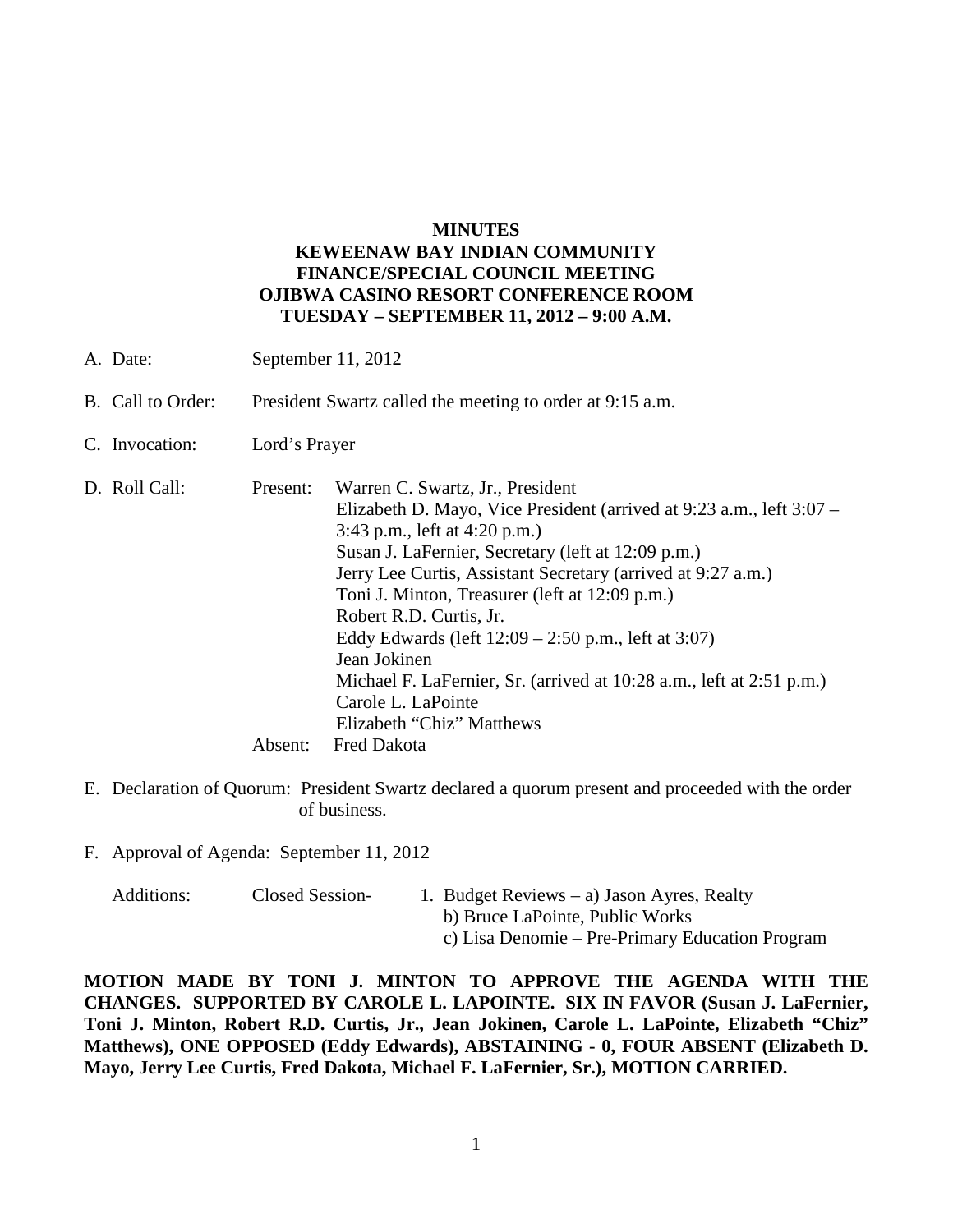- G. Closed Session:
	- 1. Budget Reviews (Open to KBIC Members)
		- a) Lisa Denomie, Pre-Primary Education Program
		- b) Jason Ayres, Realty
		- c) Bruce LaPointe, Public Works Department
		- d) Dale Dakota, Tribal Police
		- e) Amy St. Arnold, Education Department
		- f) Cherie Dakota, OVW Department
		- g) Heather Chapman, Assistant Attorney
		- h) Tom Chosa, I.T.
		- i) George Decota, Beartown Firefighters (reschedule)
		- j) Jerry Lee Curtis, New Day
		- k) Debbie Parrish, KBOCC
		- l) David Firestone, OSC Elderly Nutrition
		- m) Jim Stingle, Grant Writer
		- n) Brad Dakota, Tribal Court
		- o) Janice Halverson, Community Needs Assistance Program
		- p) Darren Webb, Commodity Foods
		- q) Judy Heath, Social Services

**MOTION MADE BY ELIZABETH "CHIZ" MATTHEWS TO GO INTO CLOSED SESSION AT 9:22 A.M. AND ALLOW KBIC MEMBERS TO ATTEND. SUPPORTED BY TONI J. MINTON. SIX IN FAVOR (Susan J. LaFernier, Toni J. Minton, Robert R.D. Curtis, Jr., Jean Jokinen, Carole L. LaPointe, Elizabeth "Chiz" Matthews), ONE OPPOSED (Eddy Edwards), ABSTAINING - 0, FOUR ABSENT (Elizabeth D. Mayo, Jerry Lee Curtis, Fred Dakota, Michael F. LaFernier, Sr.), MOTION CARRIED.**

**Elizabeth Mayo arrived at 9:23 a.m.** 

**Jerry Lee Curtis arrived at 9:27 a.m.** 

**Mike LaFernier, Sr. arrived 10:28 a.m.** 

**Break: 10:39 – 10:55 a.m.** 

**Lunch: 12:09 – 1:05 p.m. (Susan LaFernier and Toni Minton left at lunch break)**

**Eddy Edwards left 12:09 – 2:50 p.m.** 

**Mike LaFernier, Sr. left at 2:51 p.m.**

**Break: 3:07 – 3:23 p.m. (Eddy Edwards left at break)** 

**Elizabeth Mayo left 3:07 – 3:43 p.m.**